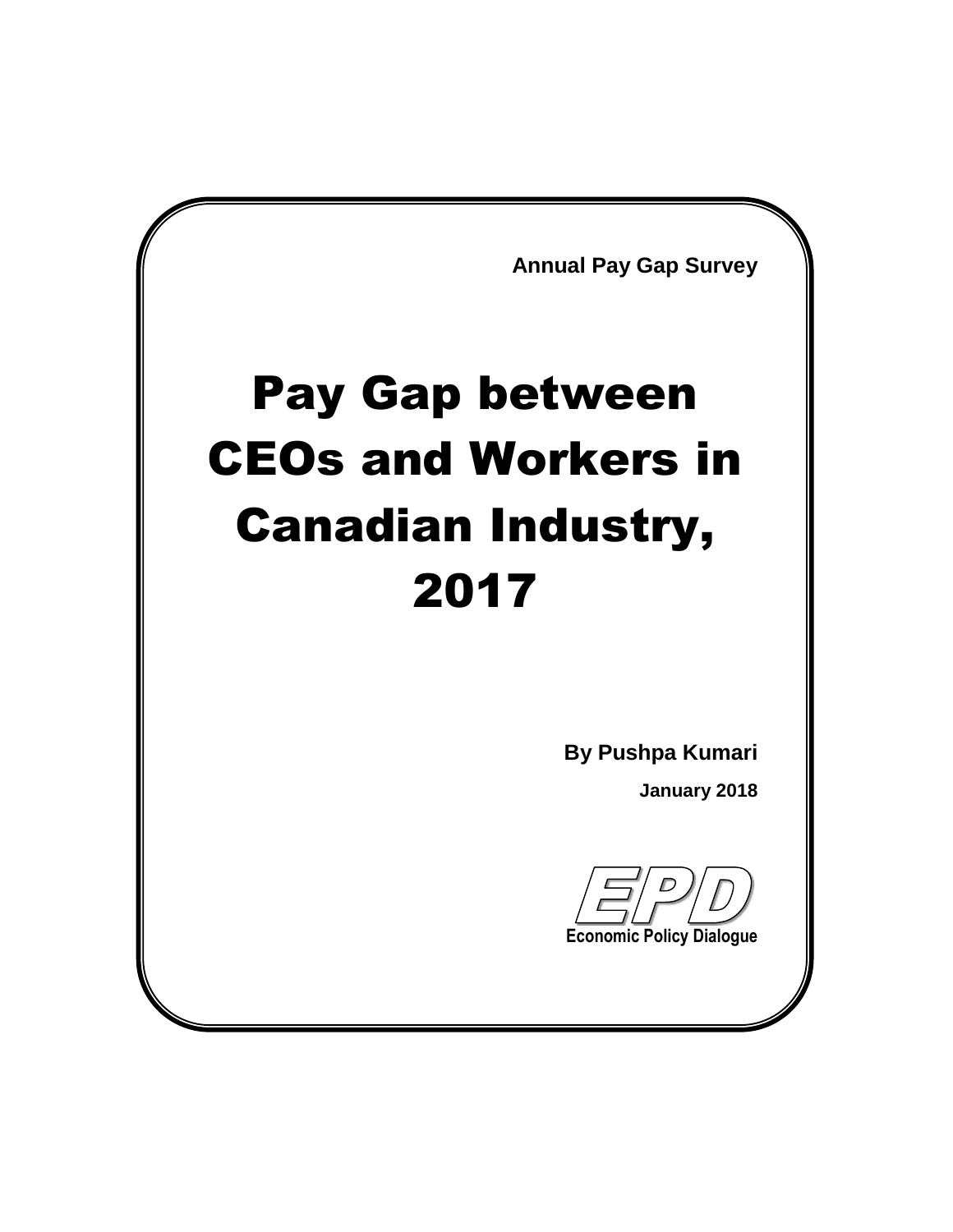## **About the Author**

Pushpa Kumari is a Senior Economist at Economic Policy Dialogue. She is an M A, M Phil, Ph D in Economics. Having research and teaching experience of more than a decade, she has many publications to her credit.

Email: pushpa@epdonline.org

## **Economic Policy Dialogue**

Economic Policy Dialogue (EPD) is a Toronto-based independent research organization that brings forth the economic policy issues which affect the people, society, business, and environment at national and international level; and also, seeks to put forward the policy alternatives through constructive dialogue.

Website: www.epdonline.org Email: epd@epdonline.org

#### **Disclaimer**

Views expressed in this study are of the author only and do not necessarily reflect the opinion of the organization for which this study has been undertaken.

………………………………………………………………………………………………………

………………………………………………………………………………………………………

#### **© 2018 Economic Policy Dialogue**

Reproduction in whole or in part without written permission from the organization is strictly prohibited.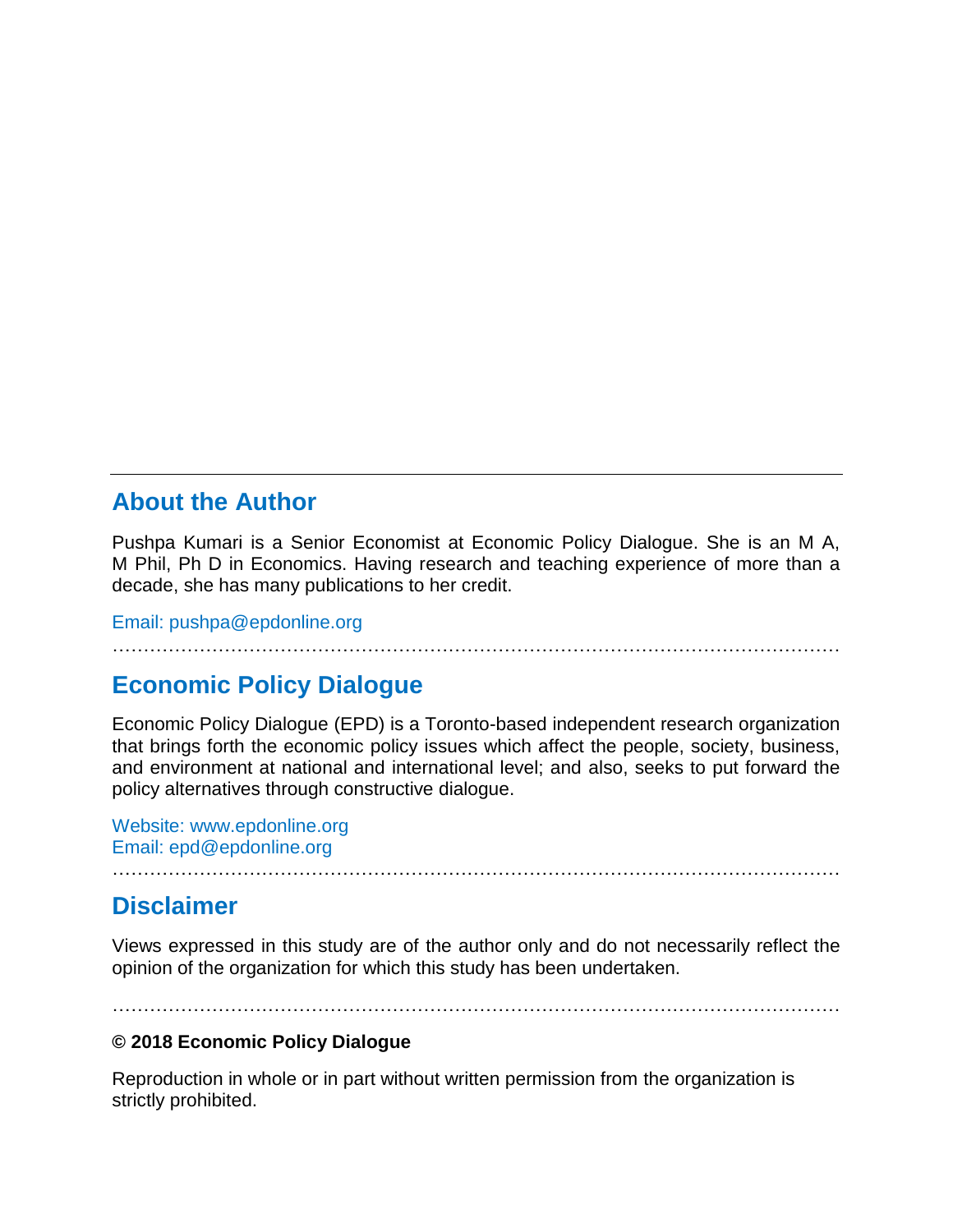## **Index**

| Part 1: Some Observations on CEO Compensation in 20163 - 5                      |  |
|---------------------------------------------------------------------------------|--|
| Part 2: Pay Gap between CEOs and other Employees in entire Canadian Industry,   |  |
| Part 3: Pay Gap between CEOs and Other Employees in various Sectors of Canadian |  |
|                                                                                 |  |
|                                                                                 |  |

## **List of Tables**

| Table 1: Distribution of (Top 100 Companies') Total CEO Compensation into Major |  |
|---------------------------------------------------------------------------------|--|
|                                                                                 |  |
|                                                                                 |  |
|                                                                                 |  |

## **List of Graphs**

| Graph 1: Percentage Distribution of (Top 100 Companies') Total CEO Compensation |
|---------------------------------------------------------------------------------|
| Graph 2: Comparison between Annual Average Pays of a CEO (of Top 100 Companies) |
| Graph 3: Ratio between Annual Average Pays of a CEO (of Top 100 Companies) and  |
| Graph 4: Ratio between Annual Average Pays of a CEO (of Top 100 Companies) and  |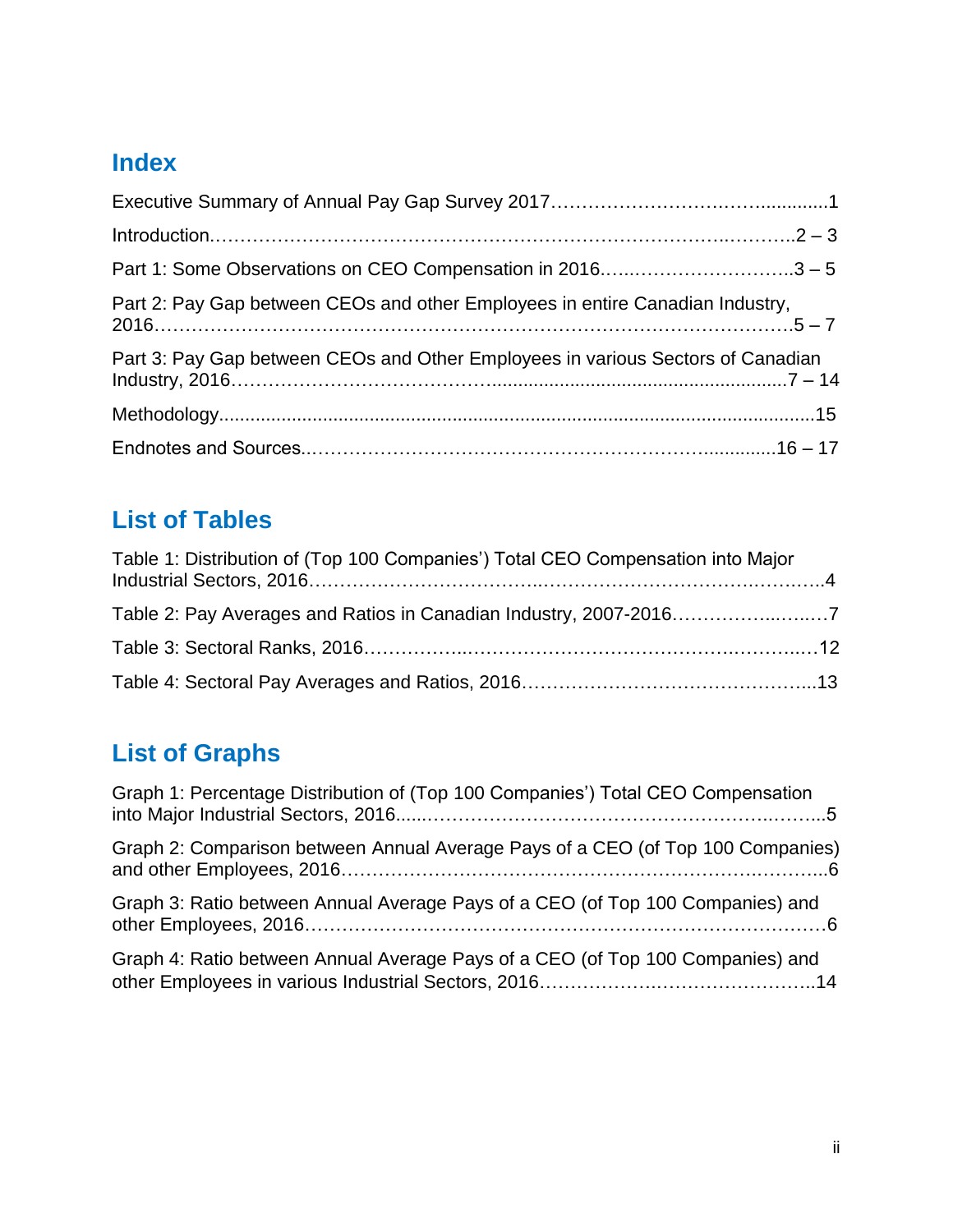## **Executive Summary of Annual Pay Gap Survey 2017**

The annual pay gap survey of 2017 reports the Canada's pay gap between CEOs and workers in the entire industry and in its various sectors during fiscal year 2016. Some of the key findings of this survey are mentioned below:

A list of CEOs of the top 100 public companies is used to represent the CEOs of the Canadian Industry. There were 101 CEOs in the list of 2016; Joseph Papa of Valeant Pharmaceuticals International Inc. was the highest compensation earning CEO (\$83,131,252) in it, and Mark Leonard of Constellation Software Inc. the lowest earning (\$1).

These 101 CEOs received a total compensation pool of \$821,253,002 in 2016 recording an annual decrease of 7 per cent from the last year. The CEOs of largest four sectors – Manufacturing, Finance, Oil & Gas, and Communications & Media – took away about 60 per cent share of the total compensation pool, and the CEOs of all other nine sectors shared the rest about 40 per cent.

A representative CEO bagged an annual average compensation of about \$8 million, whereas a typical Canadian industry employee (hourly-&-salaried) earned an annual average pay of about \$50 thousand and an hourly-paid employee about \$37 thousand in 2016. Hence a representative CEO earned 163 times more than a typical employee and 217 times than an hourly-paid employee in 2016.

In the current survey, 25 industrial sectors were considered for the sectoral pay gap analysis. Out of all these sectors, an employee (salaried-&-hourly) and an hourly employee received the lowest annual average pays of \$17,797 and \$15,510 respectively in the Food Service sector. So far highest pay is concerned, an employee (salaried-&-hourly) received annual average pay of \$146,697 in the Oil and Gas sector and an hourly employee \$81,782 in the Utilities sector.

Sectoral CEO-employee (salaried-&-hourly) pay gap was examined for these 25 industrial sectors, whereas CEO-hourly employee pay gap for 19 industrial sectors because data was not available for other six sectors. With respect to the CEO-employee (salaried-&-hourly) pay ratio: top three sectors with their pay ratios were Food Services (460), Manufacturing-Chemical (384), Manufacturing- Labels (364); and three sectors at the bottom were Oil & Gas- Support services (31), Oil and Gas (42), and Utilities (47). With regards to the CEOhourly employee pay ratio: top three sectors with their pay ratios were Media (582), Food Services (528), Manufacturing- Chemical (483), however, three sectors at the bottom were Oil & Gas- Support services (36), Utilities (52), and Precious Metals (82).

Where 52% sectors of all these given 25 sectors had pay ratio as equal or higher than the national average CEO-employee pay (salaried-&-hourly) ratio (163), and 47% sectors of the given 19 sectors had higher than the national average CEO-hourly employee pay ratio (217). On the other hand, 28% of all had less than half the national average (<82) CEO-employee (salaried-&-hourly) pay ratio, and 21% sectors had less than half of the national average CEO-hourly employee pay ratio (<109).

In 2016, high pay-gap representative sectors were: Banking, Retail- Food & Beverage Stores, Retail- General Stores, Manufacturing-Transportation Equipment, Telecommunications, and Transportation-Rail; these sectors had relatively higher CEO compensations across the respective sector and relatively lower (both All and Hourly) employees' pays.

Although national pay gap ratios have decreased in 2016 from the previous year, however sectoral analysis shows that pay gap between CEOs and workers has actually increased across the industrial sectors of Canada. As the sectors with higher pay ratios than the national average ratios have increased on the one hand and the sectors with lower than half of the national average pay ratios have decreased on the other.

Pay Gap between CEOs and Workers in Canadian Industry, 2017 EPD EPD 1997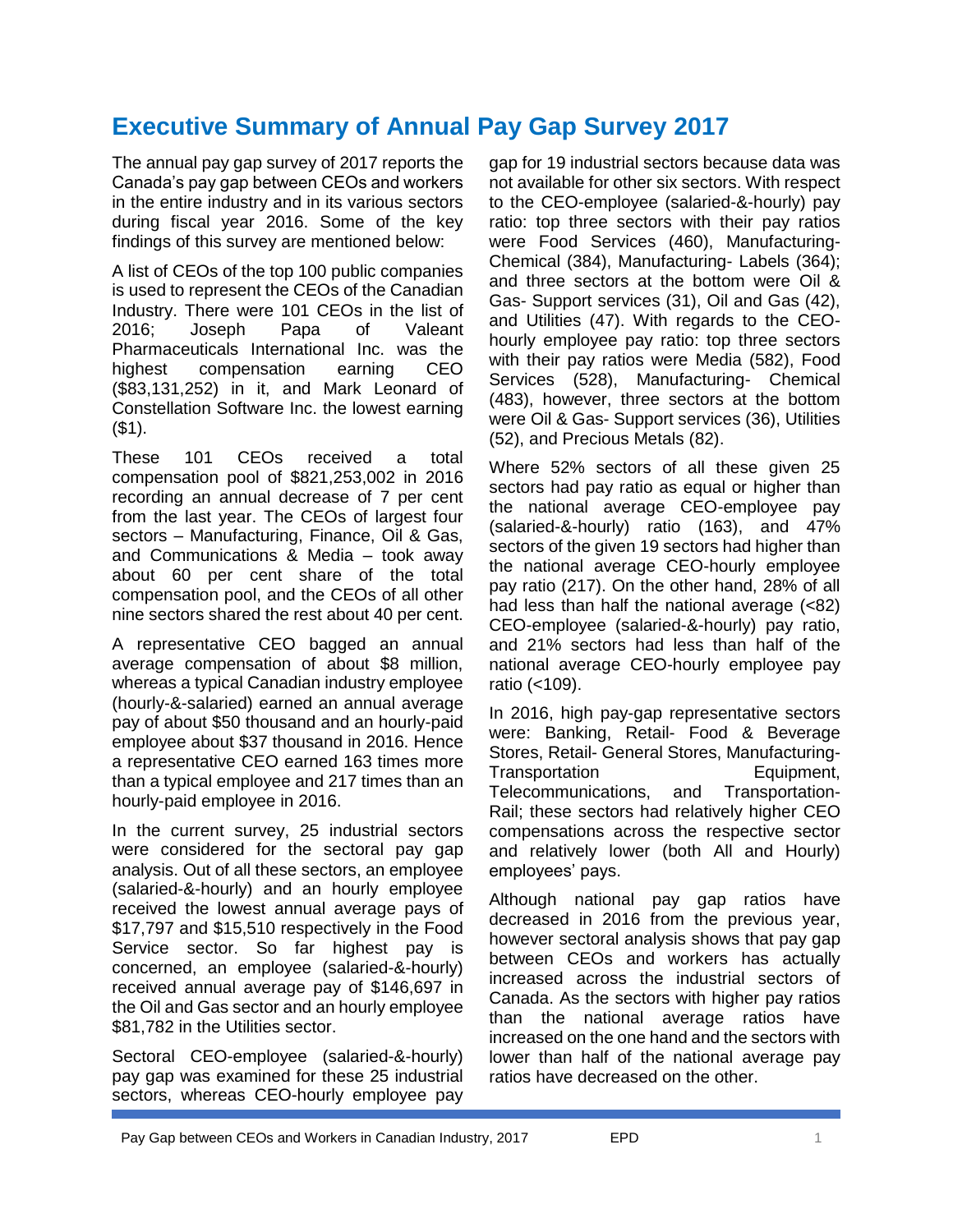# **Pay Gap between CEOs and Workers in Canadian Industry, 2017**

## **Introduction**

The US President Trump gave a 2017 Christmas gift of tax cut to the US corporations who are already sitting on piles of cash and enjoying the benefits of historically low interest rates.<sup>1</sup> It means that the rich will have now more money. This is how the power game works! Another play: companies' share prices rise, many a times because of external factors, and so as the shareholders' return. Who is rewarded, of course the management, that too without doing anything. Recent proof: when commodity prices rebounded in 2016 and so as the executive compensation in several mining companies.<sup>2</sup> Again, because of the power game! Now one more play: Companies go bankrupt hardly because of faults of workers; however, generally due to management failures. But still the bankruptcy laws protect the management and not the workers. Executive bonus is preserved first of all, and workers' severance and pensions are settled from whatever is leftover at the end. Proof is the bankruptcies of Nortel Canada, Target Canada and Sears Canada.<sup>3</sup> Why? Once again, the power game! All these above and plenty of such cases actually show that the game is always in favor of the powerful.

The powerful are the winners because they have power. Others are not, simply because they don't have power! Is it their fault or system's failure? Is this a system by/of/for the people, the so-called democracy? No no, this can't be. This is actually a system by the powerful, of the powerful and for the powerful, and the rest are left at the mercy of the powerful whose rules rule the system. CEOs and workers represent two such faces in the power game. Therefore, pay gap in this power game is just a small part of a whole big phenomenon.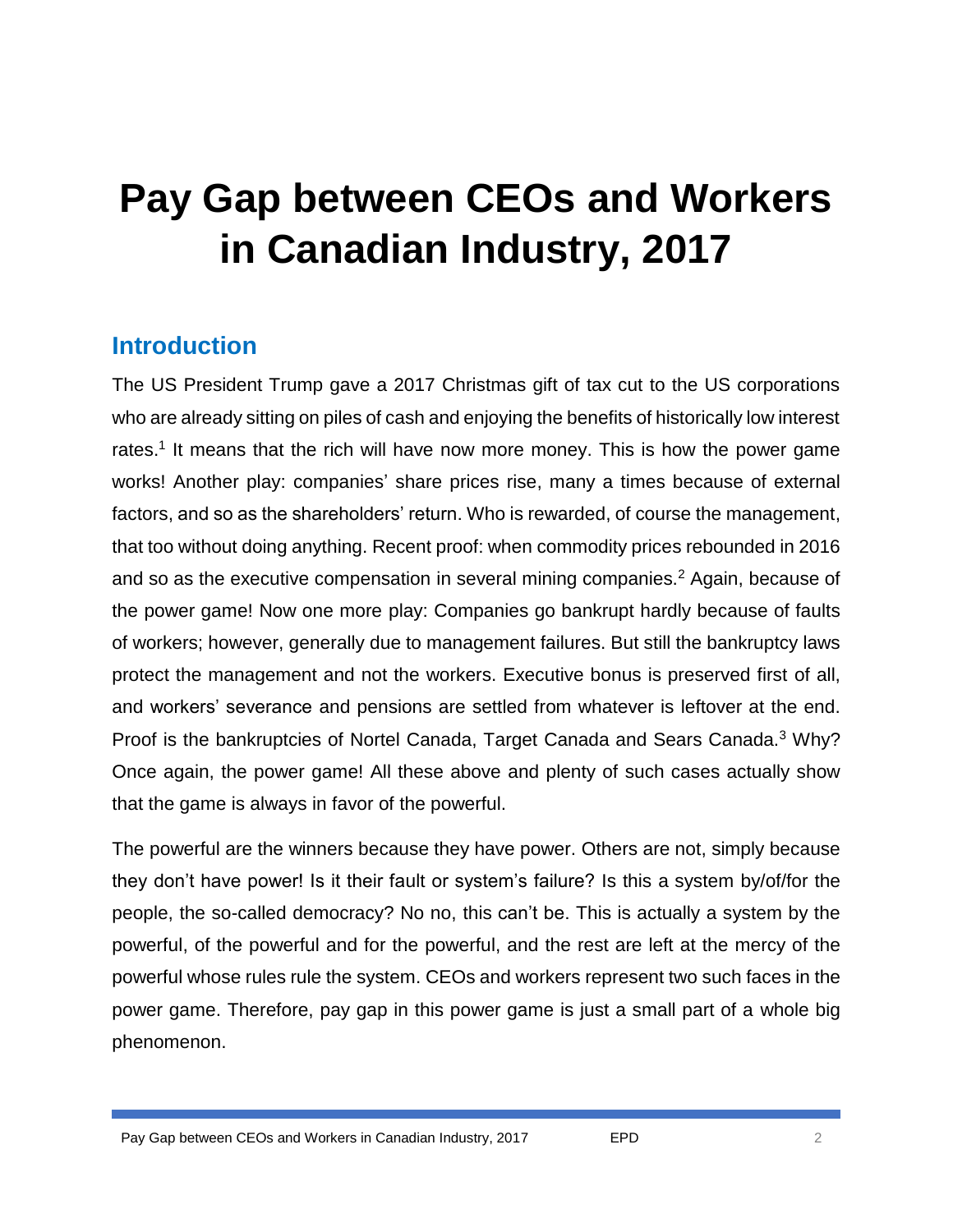The Pay Gap Survey of 2017 examines how much was the gap between the pays of chief executive officers (CEOs) of the top 100 corporations and workers in the Canadian industry in 2016. It surveys the pay gap for the Canadian industry as a whole and also in its various sectors for the year of 2016. Sector level pay gap analysis distinguishes our work from other Canadian pay gap surveys.

First part of the Survey will analyze the annual compensation pool of the CEOs of the top 100 corporations, and also which sectors get the most from this total pool. In the second part, absolute and relative pay gaps between annual average compensation of a representative CEO of the top 100 corporations and annual average earning of a typical worker will be observed for the Canadian industry. Third part will present the pay gap between CEOs and workers in various sectors of the Canadian industry. Closing part will be on the methodology and sources of data. In the current survey, annual compensations of the top 100 corporations' CEOs represent the pay of the Canadian Industry's chief executives, and annual average earnings of the employees the pay of industry workers. Two categories of employees: 'all employees' and 'hourly-paid employees' will be used in the survey; the first category will cover all the salaried and hourly employees; and the second, i.e. 'hourly-paid employees' will be a sub-category of the former 'all employees' category.

## **Part 1: Some Observations on CEO Compensation in 2016**

EPD pay gap survey takes CEOs' compensation from the annual Globe and Mail list of the highest paid CEOs of the top 100 public corporations. Year 2016 list included 101 CEOs; one company, Power Corporation of Canada, had two CEOs in the list.

Top three CEOs with their compensation were: Joseph Papa of Valeant Pharmaceuticals International Inc. who earned \$83,131,252, Donald Walker of Magna International Inc. with \$28,614,462, and Guy Laurence of Rogers Communications Inc. with \$24,602,993. So, two CEOs with highest compensation were from manufacturing sector and third from Telecommunications sector. Valeant Pharmaceuticals International Inc. had its CEO on the top as last year, but a new CEO this year and with around \$100 million less compensation (last year, Michael Pearson earned \$182,902,190). Donald Walker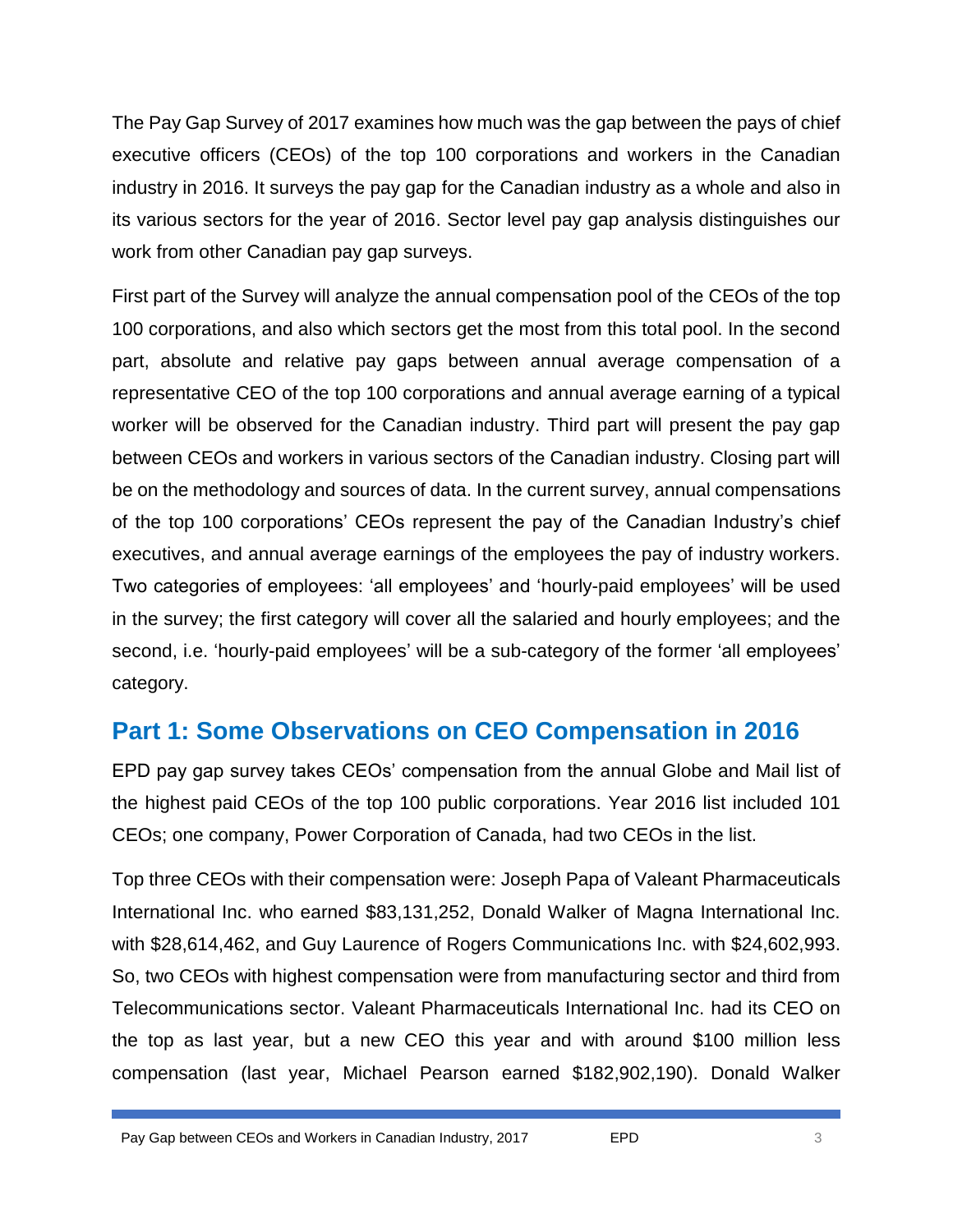maintained his second position consistently third year in a row. Rogers Communications Inc. came back in the top three ranks after 2012, however then had Nadir Mohamed as a CEO. Hunter Harrison of Canadian Pacific Railway Ltd. who saw comeback in the top three rankings last year after some years<sup>4</sup> went one position down this year once again.

These 101 CEOs received a total compensation pool of \$821,253,002 in 2016 recording an annual decrease of 7 per cent from the last year. Two factors most likely responsible for this decrease seemed to be: one, the topmost CEO alone received \$100 million (i.e. more than 12% of the total pool) less compensation this year; and two, total number of CEOs was less by one this year as there were 102 CEOs in the last year's list, even single number counts for the type of compensation a CEO earns.

A division of the Canadian industry into major 13 sectors shows which sectors bagged how much share in the total CEO compensation pool, these are presented in the Table 1 and Graph 1. This year, CEOs of the largest four sectors – Manufacturing, Finance, Oil & Gas, and Communications & Media – took away about 60 per cent share of it; and the CEOs of all other nine sectors shared the rest about 40 per cent. This year Oil & Gas sector saw a comeback in the top three sectors in contrast to last year when it could not make any spot there; may be because of a rebound in commodity prices in 2016.

| <b>Major Industrial Sectors</b>   | <b>Sectoral Distribution of CEO Compensation</b> |
|-----------------------------------|--------------------------------------------------|
| <b>Wholesale Trade</b>            | 5,877,749                                        |
| Retail                            | 10,872,166                                       |
| <b>Real Estate</b>                | 18,369,156                                       |
| <b>Support Services</b>           | 22,310,046                                       |
| <b>Utilities</b>                  | 29,966,888                                       |
| Food                              | 46,540,858                                       |
| Transport                         | 57,142,604                                       |
| <b>Professional Services</b>      | 67,046,058                                       |
| <b>Precious Metals</b>            | 75,616,587                                       |
| <b>Communications &amp; Media</b> | 88,516,546                                       |
| Oil and Gas                       | 92,360,192                                       |
| Finance                           | 135,099,910                                      |
| Manufacturing                     | 171,534,242                                      |
| <b>Total</b>                      | 821,253,002                                      |

**Table 1: Distribution of (Top 100 Companies') Total CEO Compensation into Major Industrial Sectors, 2016**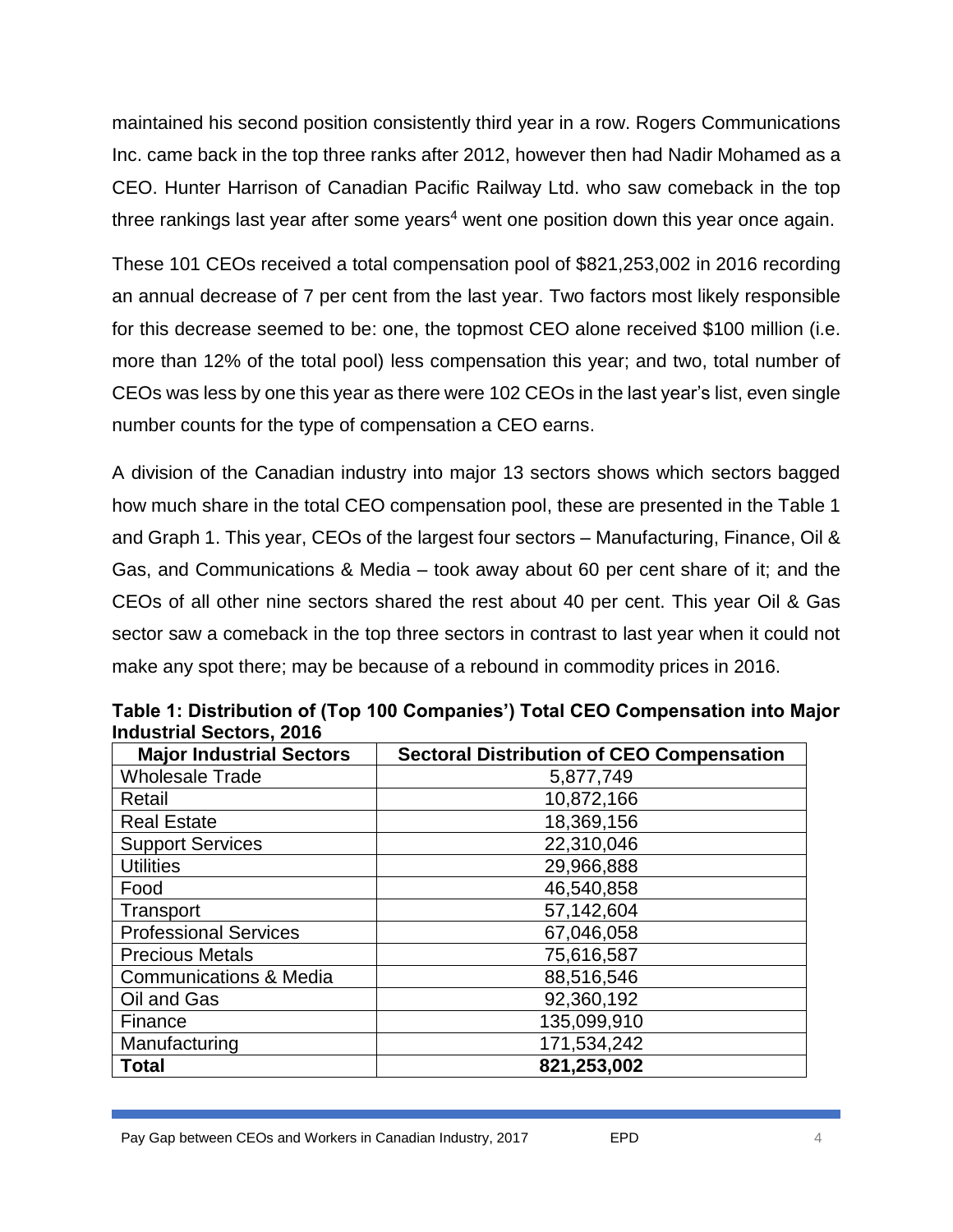

#### **Graph 1: Percentage Distribution of (Top 100 Companies') Total CEO Compensation into Major Industrial Sectors, 2016**

## **Part 2: Pay Gap between CEOs and other Employees in entire Canadian Industry, 2016**

A representative CEO of the top 100 corporations bagged an annual average compensation of about \$8 million, whereas a typical Canadian industry employee (hourly- &-salaried) earned an annual average pay of about \$50 thousand and an hourly-paid employee about \$37 thousand in 2016 (Table 2 and Graph 2). Thus, a representative CEO earned 163 times more than a typical employee, and 217 times more than what an hourly-paid employee made in 2016 (Table 2 and Graph 3). In fact, year 2016 saw a negative annual change with regards to the CEO compensation and the CEO-worker pay ratios; fall in the topmost CEO's compensation by \$100 million seems to be the major factor behind it. However, annual average pays of an employee (hourly-&-salaried) and an hourly-paid employee remained almost the same in 2016 as last year.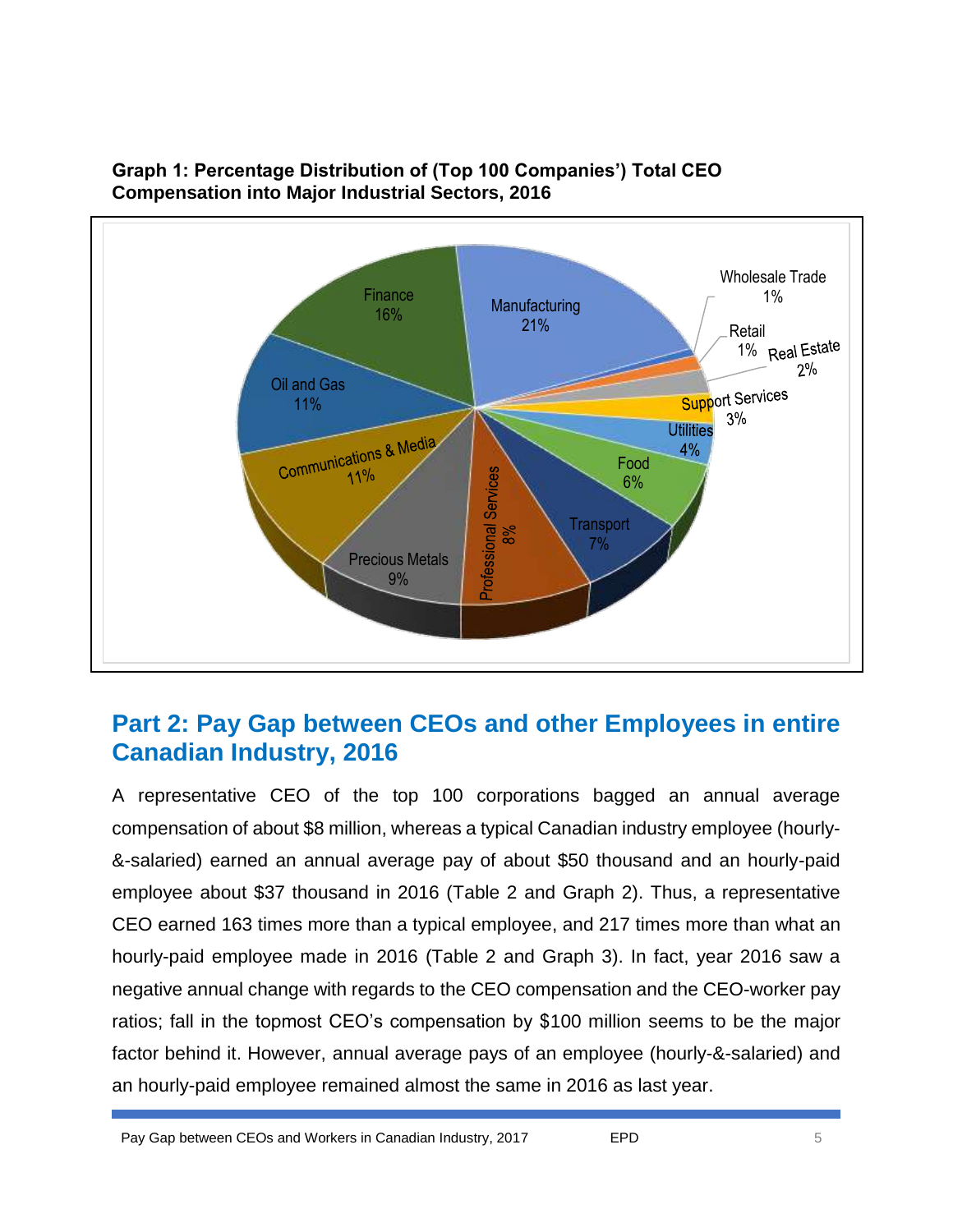

**Graph 2: Comparison between Annual Average Pays of a CEO (of Top 100 Companies) and other Employees, 2016**

**Graph 3: Ratio between Annual Average Pays of a CEO (of Top 100 Companies) and other Employees, 2016**

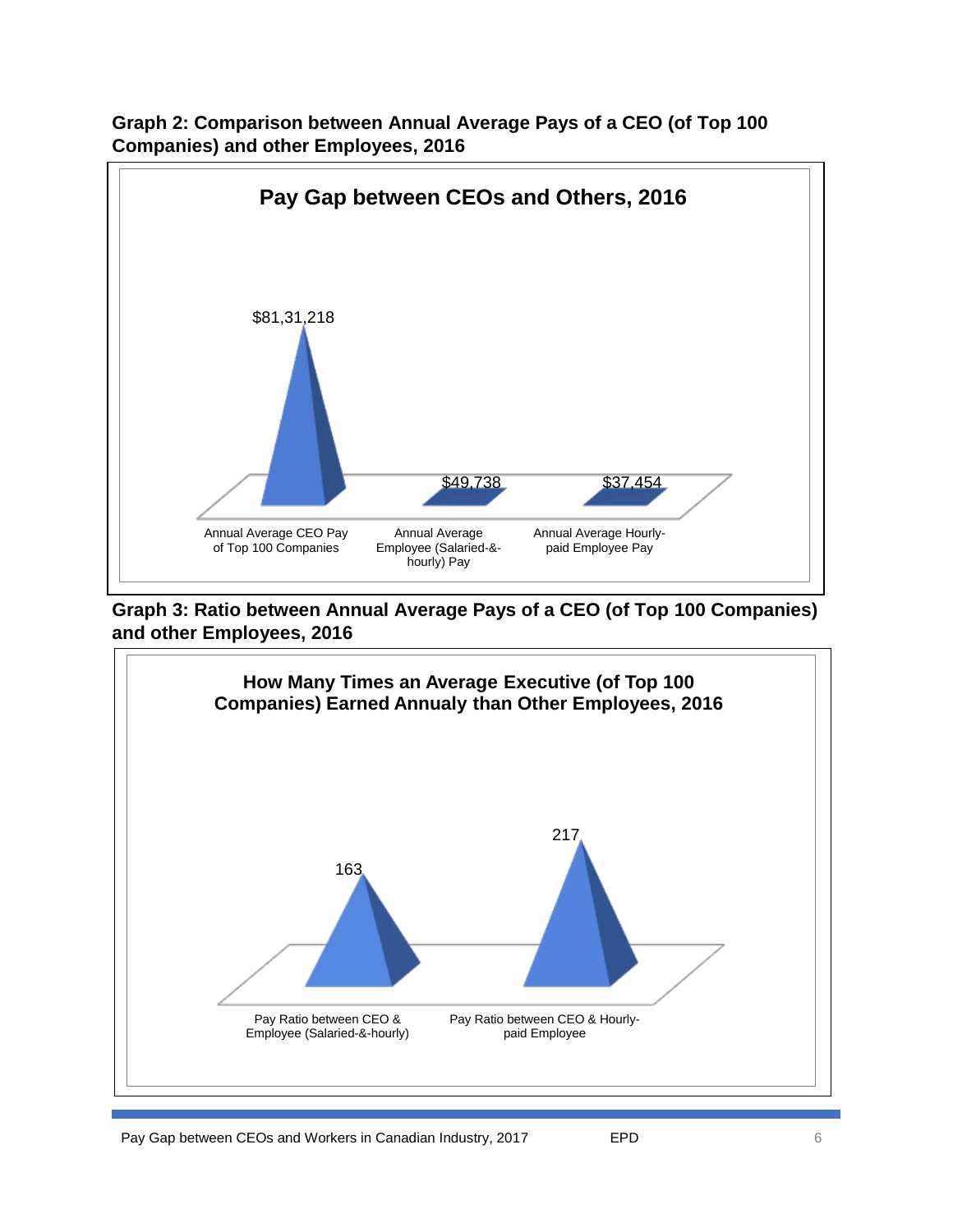| Year                         | <b>CEO Annual</b><br>Average<br>Compensation | <b>Number</b><br>of CEOs<br><b>Top 100 Corporations</b> | <b>Cumulative</b><br>Compensation | Annual<br><b>Average Pay</b><br>of an<br><b>Employee</b> | Annual<br><b>Average Pay</b><br>of an Hourly<br><b>Employee</b> | Pay Ratio<br>between CEO &<br><b>Employee</b><br>(Salaried-&-<br>hourly) | Pay Ratio<br>between<br>CEO&<br>Hourly-paid<br><b>Employee</b> |  |
|------------------------------|----------------------------------------------|---------------------------------------------------------|-----------------------------------|----------------------------------------------------------|-----------------------------------------------------------------|--------------------------------------------------------------------------|----------------------------------------------------------------|--|
| <b>Amount in Canadian \$</b> |                                              |                                                         |                                   |                                                          |                                                                 |                                                                          |                                                                |  |
| 2016                         | 8,131,218                                    | 101                                                     | 821,253,002                       | 49,738                                                   | 37,454                                                          | 163                                                                      | 217                                                            |  |
| 2015                         | 8,655,717                                    | 102                                                     | 882,883,113                       | 49,510                                                   | 37,382                                                          | 175                                                                      | 232                                                            |  |
| 2014                         | 7,681,179                                    | 102                                                     | 783,480,228                       | 48,636                                                   | 36,890                                                          | 158                                                                      | 208                                                            |  |
| 2013                         | 7,441,542                                    | 102                                                     | 759,037,285                       | 47,358                                                   | 36,105                                                          | 157                                                                      | 206                                                            |  |
| 2012                         | 6,875,135                                    | 98                                                      | 673,763,184                       | 46,634                                                   | 35,568                                                          | 147                                                                      | 193                                                            |  |
| 2011                         | 6,163,281                                    | 103                                                     | 634,817,907                       | 45,488                                                   | 34,496                                                          | 135                                                                      | 179                                                            |  |
| 2010                         | 6,048,345                                    | 104                                                     | 629,027,838                       | 44,366                                                   | 33,009                                                          | 136                                                                      | 183                                                            |  |
| 2009                         | 5,474,400                                    | 103                                                     | 563,863,200                       | 42,824                                                   | 31,993                                                          | 128                                                                      | 171                                                            |  |
| 2008                         | 5,706,443                                    | 103                                                     | 587,763,653                       | 42,169                                                   | 31,885                                                          | 135                                                                      | 179                                                            |  |
| 2007                         |                                              |                                                         |                                   | 40,988                                                   | 30,895                                                          |                                                                          |                                                                |  |
|                              |                                              |                                                         |                                   | Per cent Change from Previous Year                       |                                                                 |                                                                          |                                                                |  |
| 2016                         | $-6.1$                                       |                                                         | $-7.0$                            | 0.5                                                      | 0.2                                                             | $-6.5$                                                                   | $-6.2$                                                         |  |
| 2015                         | 12.7                                         |                                                         | 12.7                              | 1.8                                                      | 1.3                                                             | 10.7                                                                     | 11.2                                                           |  |
| 2014                         | 3.2                                          |                                                         | 3.2                               | 2.7                                                      | 2.2                                                             | 0.5                                                                      | 1.0                                                            |  |
| 2013                         | 8.2                                          |                                                         | 12.7                              | 1.6                                                      | 1.5                                                             | 6.6                                                                      | 6.6                                                            |  |
| 2012                         | 11.5                                         |                                                         | 6.1                               | 2.5                                                      | 3.1                                                             | 8.8                                                                      | 8.2                                                            |  |
| 2011                         | 1.9                                          |                                                         | 0.9                               | 2.5                                                      | 4.5                                                             | $-0.6$                                                                   | $-2.5$                                                         |  |
| 2010                         | 10.5                                         |                                                         | 11.6                              | 3.6                                                      | 3.2                                                             | 6.6                                                                      | 7.1                                                            |  |
| 2009                         | $-4.1$                                       |                                                         | $-4.1$                            | 1.6                                                      | 0.3                                                             | $-5.5$                                                                   | $-4.4$                                                         |  |
| 2008                         | $\overline{\phantom{0}}$                     |                                                         | —                                 | 2.9                                                      | 3.2                                                             | $\overline{\phantom{0}}$                                                 | $\qquad \qquad$                                                |  |

#### **Table 2: Pay Averages and Ratios in Canadian Industry, 2007-2016**

Source: Author's calculations. See past EPD Surveys for the past years' data.

Note: - Cannot be mentioned/calculated as Globe and Mail CEO List prior to 2008 not available.

## **Part 3: Pay Gap between CEOs and Other Employees in various Sectors of Canadian Industry, 2016**

This part of the survey analyzes the pay-gap in various sectors of the Canadian industry. This year's top 100 companies were reorganized into 27 specific industrial sectors. Saying it alternatively, 13 general sectors in the Part 1 of the Survey were reorganized into more specific 27 sectors. For instance: broad Food sector was divided into Manufacturing- Food, Food Services, and Retail- Food & Beverage Stores. This rearrangement was done in order to find the workers' pay (at three-digit level) corresponding to the sectors for which CEOs' compensation was available. CEO-worker pay ratios were calculated for 25 out of these all 27 sectors as two sectors, Equity Funds and Transportation- Pipeline did not have any data on employees' earnings. Nine out of these 25 sectors considered for analysis were single-company sectors<sup>5</sup>. After this reorganization, sectoral averages of CEO compensation were calculated; which were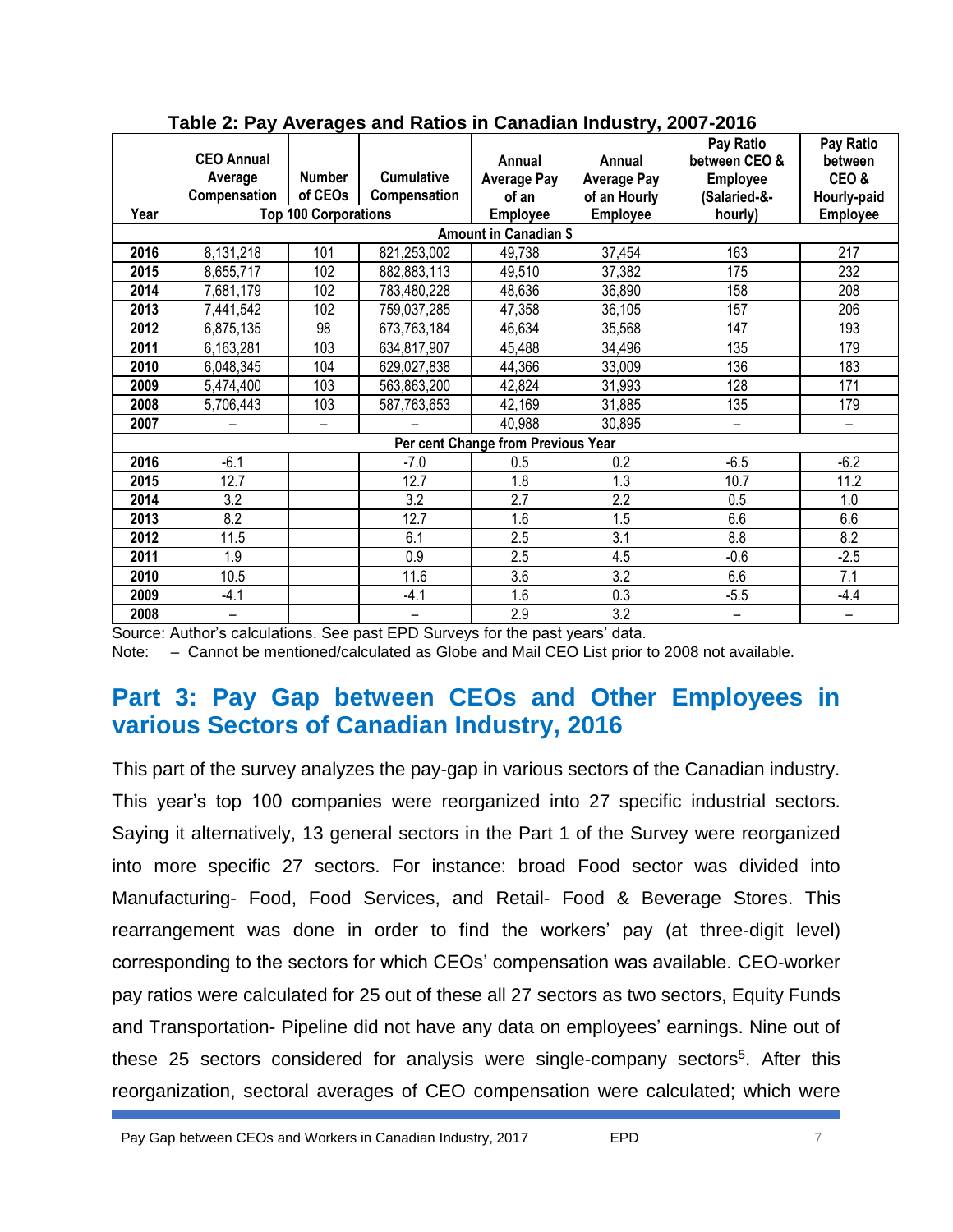then used with the corresponding sectoral (all and hourly) employees' average pays to calculate CEO-employee sectoral pay ratios. These pay ratios exhibit the sectoral pay gaps. Sectoral pay ratios and their ranks are presented in the Tables 3, 4 and Graph 4.

CEO-employee (salaried-&-hourly) pay ratios are calculated for 25 industrial sectors, however CEO-hourly employee pay ratios only for 19 industrial sectors because data on the wages and working hours were not available for hourly-employees in case of other 6 sectors<sup>6</sup>.

Following are the key points from the sectoral analysis:

- 1. Joseph Papa, CEO of Valeant Pharmaceuticals International Inc. earned the highest compensation of \$83 million, and Mark Leonard of Constellation Software Inc.the lowest \$1 annual compensation in the list of 101 CEOs.
- 2. Food Service sector had the lowest annual average pay in case of both salaried-& hourly employees with \$17,797 and hourly employees with \$15,510 in the given list of sectors, followed by the retail sector. Retail- Food & Beverage Stores had the second lowest and Retail- General Stores the third lowest all-employees (salaried- &-hourly) pay with \$23,130 and \$24,833, respectively. In case of hourly employees, these both retail sectors had just their ranks changed, Retail- General Stores had the second lowest pay with \$20,354 and Retail- Food & Beverage Stores the third lowest with \$20,870. Manufacturing- Clothing sector had the fourth lowest annual average pay in case of both salaried-&-hourly employees and hourly employees at \$33,161 and \$25,631, respectively.
- 3. All-employees (salaried-&-hourly) had the highest annual average pay in Oil and Gas sector (\$146,697) in the given list of sectors, followed by Utilities (\$90,346), Precious Metals<sup>7</sup> (\$89,279) and Oil & Gas- Support services (\$87,697). In fact, this list has consistently been the same for quite some time except the ranking of these highest earning sectors. However, there was one noticeable change in the amount of their earnings that three of these four sectors, leaving Oil and Gas, have seen absolute decrease in 2016 from 2014. These four sectors had their All employees (salaried-&-hourly) annual average pay for respective 2016, 2015, 2014 years as –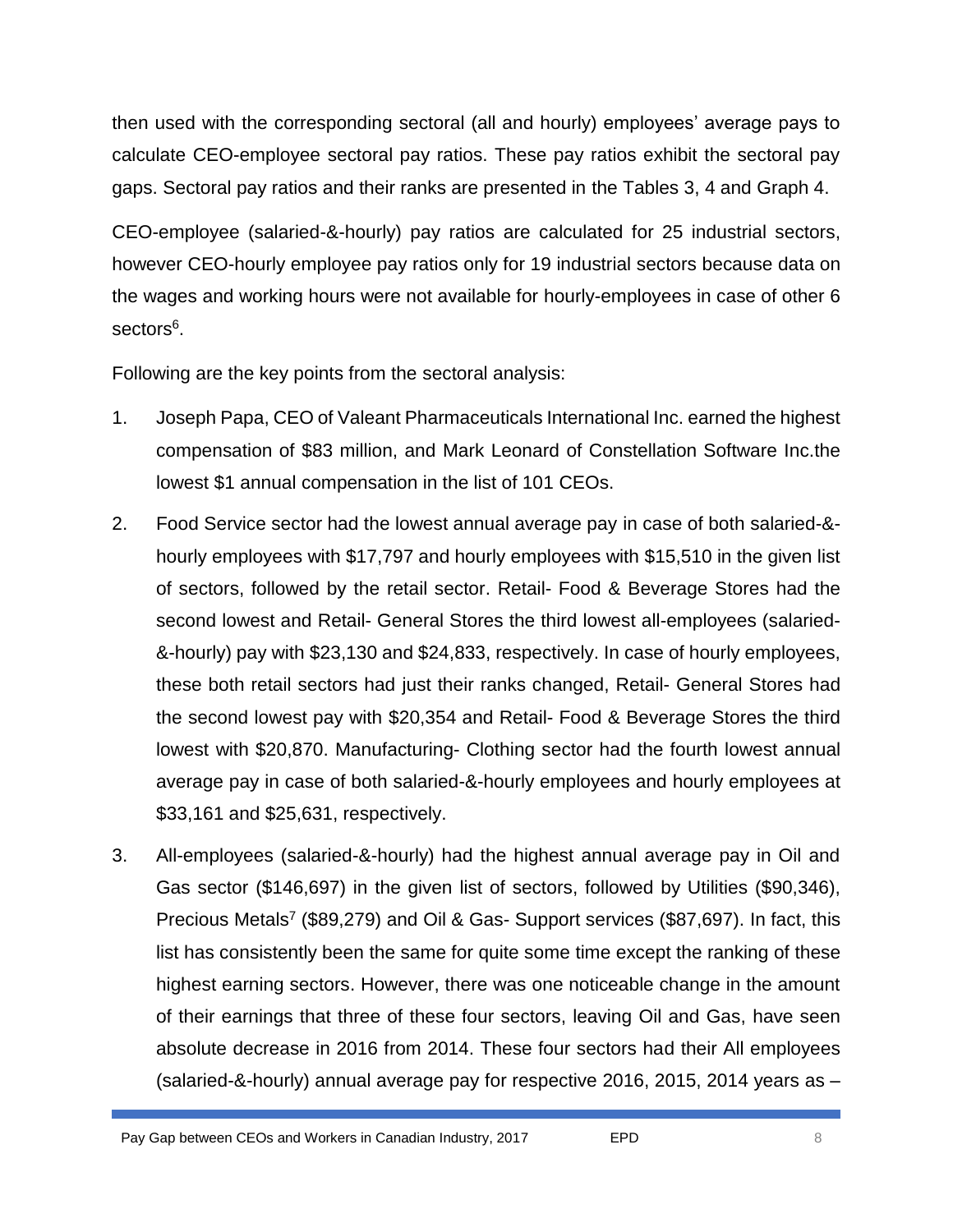Oil and Gas: \$146697, \$134,435, \$138,892; Utilities: \$90,346, \$93,091, \$92,450; Precious Metals: \$89279, \$88,404 \$94,946; Oil & Gas- Support services: \$87679, \$91,786, \$93,529. <sup>8</sup> Hourly employees had highest paying sectors (along with their earnings) as: Utilities (\$81,782), Precious Metals (\$76,881), Oil & Gas- Support services (\$74,709), and Manufacturing- Transportation Equipment (\$57,378). Hourly employees had also seen a decline in their earnings in 2016 from 2014 for the sectors which had data available; annual average pay for these sectors for respective 2016, 2015, 2014 years were – Utilities: \$81,782, N.A., N.A.; Precious Metals: \$76,881, \$79,868, \$81,387; Oil & Gas- Support services: \$74,709, \$84,444, \$90,009; and Manufacturing- Transportation Equipment: \$57,378, N.A., N.A. <sup>9</sup>

- 4. With respect to CEO-employee (salaried-&-hourly) pay ratios, Food Services had the highest pay ratio at 460 and Oil & Gas- Support services the lowest at 31. Whereas with regards to CEO-hourly-employee pay ratios, Media had the highest pay ratio at 582 and Oil & Gas- Support services the lowest at 36.
- 5. Total 13 sectors out of given 25 sectors (i.e. 52%) had equal or higher than the national average CEO-employee (salaried-&-hourly) pay ratio of 163, these are: Food Services (460), Manufacturing- Chemical (384), Manufacturing- Labels (364), Manufacturing- Transportation Equipment (320), Media (304), Retail- Food & Beverage Stores (287), Support Services- Waste Management & Remediation (274), Retail- General Stores (219), Manufacturing- Clothing (214), Transportation-Rail (183), Banking (177), Telecommunications (170), and Support Services-Auctioneering (163). With respect to the CEO-hourly employee pay ratio, 9 sectors out of given total 19 sectors (i.e. 47%) have higher than the national average ratio of 217: Media (582), Food Services (528), Manufacturing- Chemical (483), Manufacturing- Labels (434), Manufacturing- Transportation Equipment (359), Retail- Food & Beverage Stores (318), Banking (281), Manufacturing- Clothing (277), and Retail- General Stores (267). As 52% and 47% sectors had higher than national average CEO-employee (salaried-&-hourly) and CEO-hourly employee pay ratios respectively this year, which were 37% and 39% in 2015 and even lower in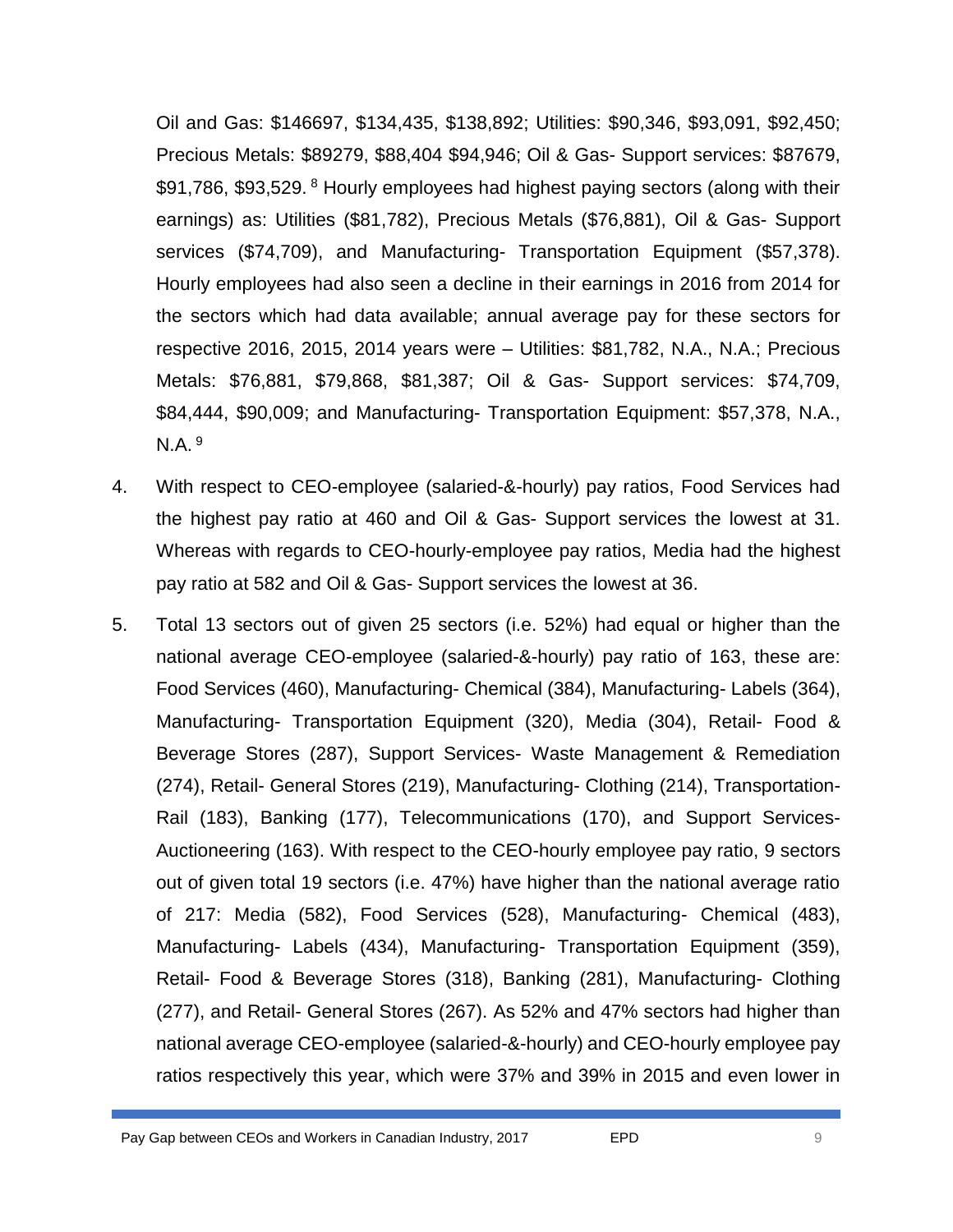29% and 26% in 2014<sup>10</sup>; these larger percentages show that more sectors than before had higher pay gaps in 2016.

- 6. Sectors with less than half the national average pay ratio were also observed to find out which sectors had lower pay ratio and therefore were relatively better placed with regards to pay inequality. As regards to the CEO-employee (salaried-&-hourly) pay ratio, 7 sectors (i.e. 28%) had less than half the national average (<82): Oil & Gas- Support services (31), Oil and Gas (42), Utilities (47), Other Financial Investment and Related Activities (49), Non-bank Financing (69), Precious Metals (71), and Real Estate (73). Regarding CEO-hourly employee pay ratio, four sectors (i.e. 21%) had less than half of the national average ratio (<109): Oil & Gas- Support services (36), Utilities (52), Precious Metals (82), and Wholesale- Heavy Equipment (107). Last year these percentages were 37 and 29 for CEO-employee and CEOhourly employee, respectively<sup>11</sup>; lowered percentages in 2016 means inequality has increased as lesser sectors in the Canadian industry have low CEO employee pay gap ratios.
- 7. As seen from the sectoral pay ratios, Food Services, Manufacturing- Chemical and Manufacturing- Labels were the top three sectors for all-employees (salaried-& hourly), and Media in addition to these above-mentioned three sectors were for hourly-employees. However, none of these can be a truly representative sector with a high CEO-employees pay gap. Because for a sector with higher pay ratio to become a true representative pay gap sector, three conditions should be met: one, relatively high CEOs' compensation (numerator); second, relatively low employees' pays (denominator); and third, the sector-wide high CEOs' compensation (Coefficient of Variation being used as a measure here), because employees' pays were anyways the same for a given sector in the Survey. It means if a sector has only one corporation, it may or may not necessarily represent the whole sector; nine sectors were single-corporation in current analysis<sup>12</sup>. For the same reason, Food Services sector which had highest and second highest pay ratios for all-employees and hourly-employees respectively, besides the lowest average sectoral pays, may not be taken as a representative pay gap case. The other Manufacturing- Chemical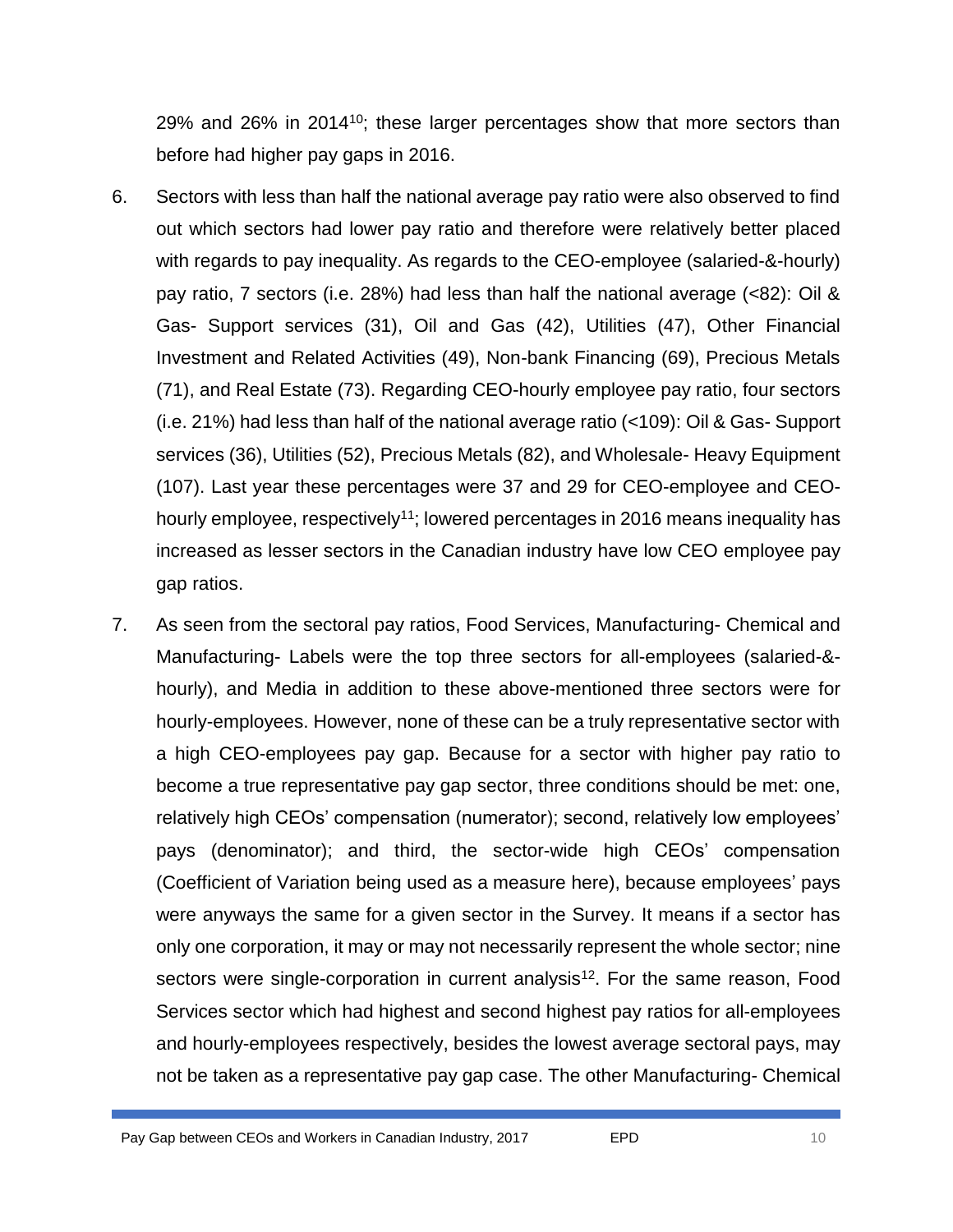sector also does not qualify to be a representative case despite it had the highest average sectoral CEO compensation, and also very high pay ratios for allemployees (salaried-&-hourly) and hourly-employees, because it had really very high Coefficient of Variation (CV). It means high disparity in the CEOs' compensation across the sector may not depict accurately the pay gap between CEOs and their counterpart workers at the sectoral level. <sup>13</sup> This year again Banking sector is found to be the most representative case of higher pay gap where CEO compensation (numerator) was very high across the sector (a low Coefficient of Variation) and employees' pay (denominator) low. Retail sectors in the similar league this year were: Retail- Food & Beverage Stores and Retail- General Stores; both these retail sectors although had relatively low CEO compensation, but also had too low absolute workers' pays. Other sectors were Manufacturing-Transportation Equipment, Telecommunications, and Transportation- Rail.

- 8. Certainly, sectoral high pay gap ratios are bad, but sectors where higher pay ratios also combine with too low absolute employees' pays are even worse, for example, Food Services, Retail- General Stores, Retail- Food & Beverage Stores, and Manufacturing- Clothing. Food Services sector had the highest CEO-employee and CEO-hourly-employee pay ratios, and the lowest all (salaried-&-hourly) and hourly employees' pays.
- 9. Although pay gap ratios at national level have decreased to 163 and 217 in 2016 from 175 and 232 last year for CEO-employees (salaried-&-hourly) and CEO-hourly employees respectively (Part 2 of the Survey) in Canada, that at best may be explained by this year's steep fall in the single topmost CEO's compensation by \$100 million from the last year. However, sector-level analysis shows a different picture that pay disparity between CEOs and workers has increased in the industrial sectors of Canada. As the sectors having higher than the national average pay ratios have increased (Point 5 mentioned above) on the one hand and the sectors having lower than half of the national pay ratios have decreased (Point 6) on the other. Evidently, sectoral analysis reveals how macro level inequality may actually conceal the level and severity of inequality at micro level in the Canadian economy.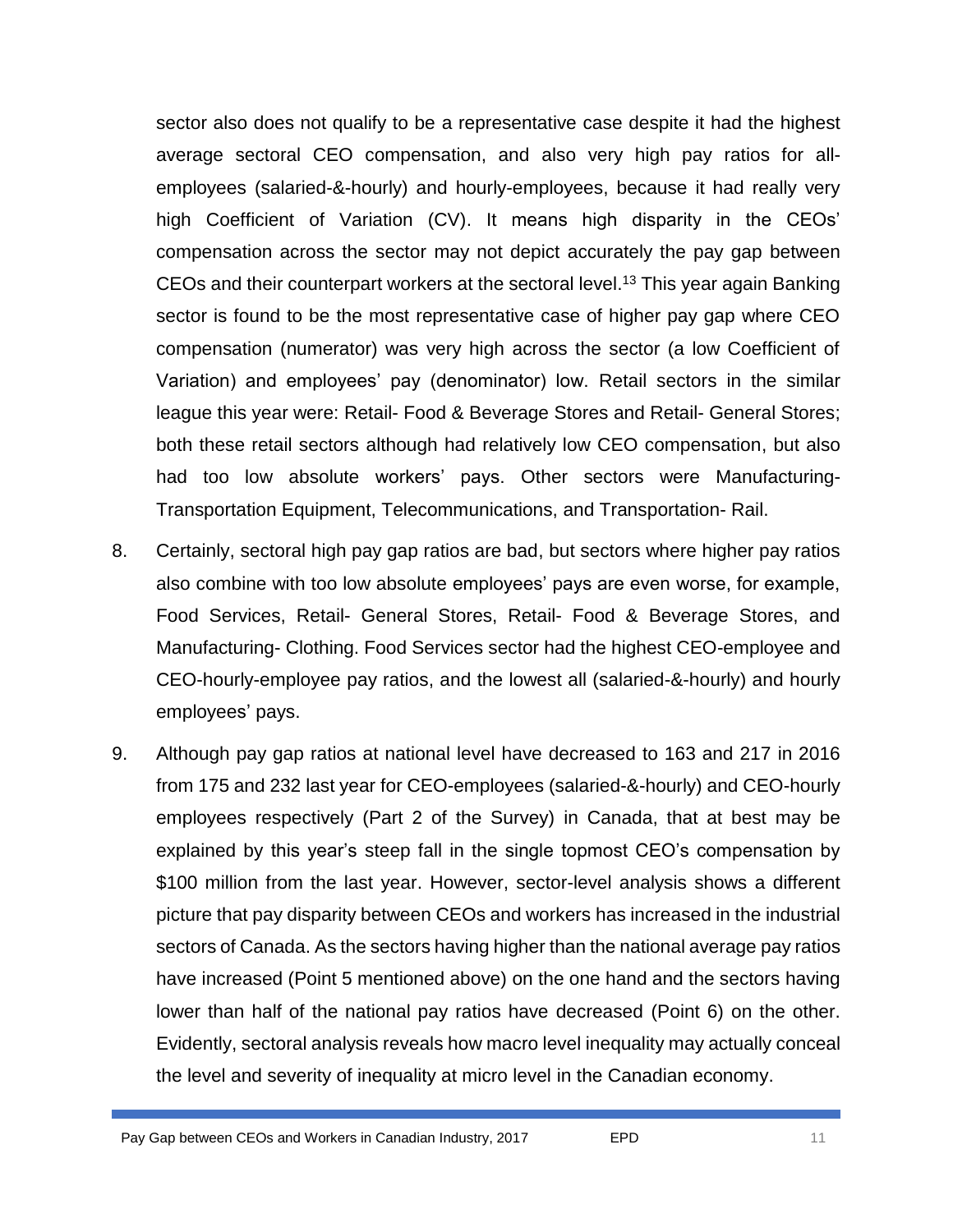|                                                 | CEO-<br><b>Employee</b><br>Pay | <b>CEO-Hourly Paid</b><br><b>Employee Pay</b><br>Ratios (For 19 | <b>Employee</b> | Hourly<br><b>Employee</b><br>Pay (For 19 | Average<br><b>CEO Pay</b> |
|-------------------------------------------------|--------------------------------|-----------------------------------------------------------------|-----------------|------------------------------------------|---------------------------|
| <b>Sectors</b>                                  | <b>Ratios</b>                  | Sectors)                                                        | Pay             | Sectors)                                 | (Sectoral)                |
| <b>Food Services</b>                            |                                | 2                                                               | 25              | 19                                       | 9                         |
| <b>Manufacturing- Chemical</b>                  | $\overline{2}$                 | $\overline{3}$                                                  | $\overline{11}$ | 7                                        | 1                         |
| <b>Manufacturing - Labels</b>                   | 3                              | 4                                                               | 19              | 11                                       | 4                         |
| <b>Manufacturing- Transportation Equipment</b>  | 4                              | 5                                                               | 13              | $\overline{4}$                           | $\overline{2}$            |
| <b>Media</b>                                    | 5                              | 1                                                               | 15              | 15                                       | 3                         |
| Retail- Food & Beverage Stores                  | $\overline{6}$                 | 6                                                               | 24              | 17                                       | 13                        |
| <b>Support Services- Waste Management &amp;</b> | $\overline{7}$                 | N.A.                                                            | 17              | N.A.                                     | 5                         |
| <b>Remediation</b>                              |                                |                                                                 |                 |                                          |                           |
| <b>Retail- General Stores</b>                   | 8                              | 9                                                               | 23              | 18                                       | 19                        |
| <b>Manufacturing-Clothing</b>                   | 9                              | 8                                                               | 22              | 16                                       | 11                        |
| <b>Transportation-Rail</b>                      | 10                             | N.A.                                                            | $\overline{7}$  | N.A.                                     | $\overline{6}$            |
| <b>Banking</b>                                  | 11                             | 7                                                               | 16              | 12                                       | 8                         |
| <b>Telecommunications</b>                       | 12                             | 10                                                              | 10              | 5                                        | 7                         |
| <b>Support Services- Auctioneering</b>          | 13                             | 11                                                              | 21              | $\overline{13}$                          | 14                        |
| <b>Manufacturing-Food</b>                       | 14                             | 13                                                              | 20              | 10                                       | 20                        |
| <b>Insurance and Related Activities</b>         | 15                             | 12                                                              | 14              | 8                                        | $\overline{12}$           |
| <b>Management and Diversified</b>               | 16                             | N.A.                                                            | 6               | N.A.                                     | 10                        |
| Professional, scientific and technical services | 17                             | 14                                                              | 12              | 9                                        | 17                        |
| <b>Wholesale- Heavy Equipment</b>               | 18                             | 16                                                              | 8               | 6                                        | 18                        |
| <b>Real Estate</b>                              | 19                             | 15                                                              | 18              | 14                                       | 24                        |
| <b>Precious Metals</b>                          | 20                             | 17                                                              | 3               | $\overline{2}$                           | 15                        |
| <b>Non-bank Financing</b>                       | 21                             | N.A.                                                            | 9               | N.A.                                     | 21                        |
| Other Financial Investment and Related          | 22                             | N.A.                                                            | 5               | N.A.                                     | 23                        |
| <b>Activities</b>                               |                                |                                                                 |                 |                                          |                           |
| <b>Utilities</b>                                | 23                             | 18                                                              | $\overline{2}$  | 1                                        | 22                        |
| <b>Oil and Gas</b>                              | 24                             | N.A.                                                            | 1               | N.A.                                     | 16                        |
| Oil & Gas- Support services                     | 25                             | 19                                                              | 4               | 3                                        | 25                        |

## **Table 3: Sectoral Ranks, 2016 (Rank 1 indicates the Highest)**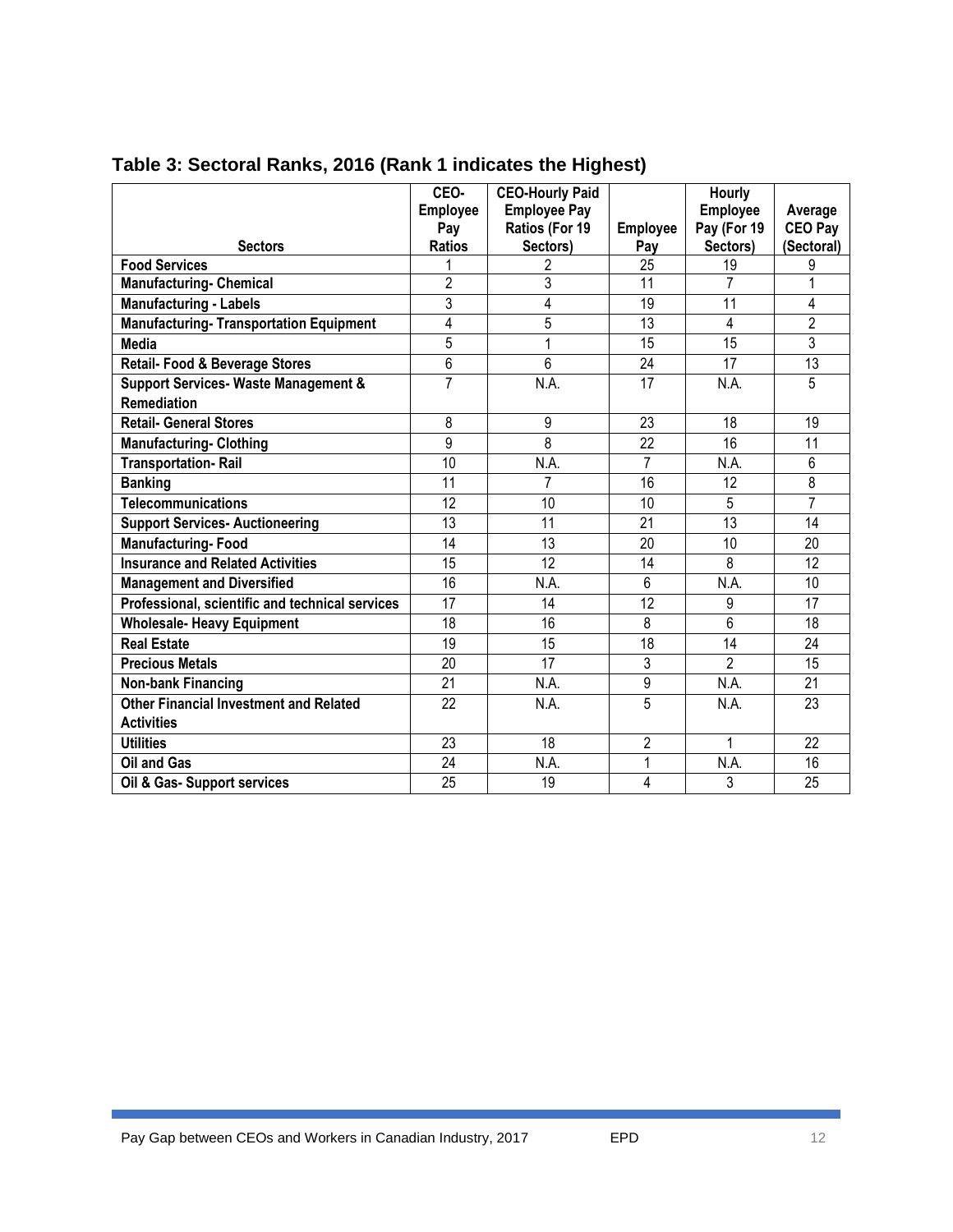|                                                      | CEO Pay -          | CEO Pay -<br><b>Coefficient</b> | Employee<br>Pay -  | Hourly<br><b>Employee</b><br>Pay - | Average<br>Pay Ratio | Average<br>Pay Ratio<br>between       |
|------------------------------------------------------|--------------------|---------------------------------|--------------------|------------------------------------|----------------------|---------------------------------------|
|                                                      | <b>Sectoral</b>    | Ωf                              | <b>Sectoral</b>    | <b>Sectoral</b>                    | between<br>CEO&      | CEO&                                  |
| <b>Sectors</b>                                       | Average<br>$($ \$) | Variation<br>(CV)               | Average<br>$($ \$) | Average<br>$($ \$)                 | <b>Employee</b>      | <b>Hourly Paid</b><br><b>Employee</b> |
| <b>Food Services</b>                                 | 8,183,504          |                                 | 17,797             | 15,510                             | 460                  | 528                                   |
| Manufacturing- Chemical                              | 26,469,493         | 1.43                            | 68,914             | 54,847                             | 384                  | 483                                   |
| Manufacturing - Labels                               | 17,370,182         |                                 | 47,664             | 40,019                             | 364                  | 434                                   |
| Manufacturing-Transportation Equipment               | 20,596,236         | 0.55                            | 64,443             | 57,378                             | 320                  | 359                                   |
| Media                                                | 17,777,458         |                                 | 58,574             | 30,538                             | 304                  | 582                                   |
| Retail- Food & Beverage Stores                       | 6,631,471          | 0.41                            | 23,130             | 20,870                             | 287                  | $\overline{318}$                      |
| Support Services- Waste Management &<br>Remediation  | 15,854,660         | $\blacksquare$                  | 57,934             | N.A.                               | 274                  | N.A.                                  |
| Retail- General Stores                               | 5,436,083          | 0.36                            | 24,833             | 20,354                             | $\overline{219}$     | $\overline{267}$                      |
| Manufacturing- Clothing                              | 7,093,615          |                                 | 33,161             | 25,631                             | $\overline{214}$     | 277                                   |
| Transportation-Rail                                  | 13,565,980         | 0.55                            | 74,213             | N.A.                               | 183                  | N.A.                                  |
| Banking                                              | 10,383,550         | 0.15                            | 58,549             | 36,894                             | $\overline{177}$     | 281                                   |
| Telecommunications                                   | 11,789,848         | 0.60                            | 69,205             | 56,759                             | 170                  | 208                                   |
| <b>Support Services- Auctioneering</b>               | 6,455,386          |                                 | 39,609             | 31,493                             | 163                  | 205                                   |
| Manufacturing-Food                                   | 5,200,000          |                                 | 46,038             | 40,622                             | $\overline{113}$     | 128                                   |
| Insurance and Related Activities                     | 6,851,406          | 0.74                            | 64,176             | 49,229                             | 107                  | 139                                   |
| Management and Diversified                           | 7,763,472          | 0.30                            | 74,769             | N.A.                               | 104                  | N.A.                                  |
| Professional, scientific and technical<br>services   | 5,998,695          | 0.70                            | 68,477             | 47,214                             | $\overline{88}$      | 127                                   |
| Wholesale- Heavy Equipment                           | 5,877,749          | $\blacksquare$                  | 70,684             | 54,902                             | 83                   | 107                                   |
| <b>Real Estate</b>                                   | 3,673,831          | 0.39                            | 49,990             | 30,755                             | $\overline{73}$      | 119                                   |
| <b>Precious Metals</b>                               | 6,301,382          | 0.54                            | 89,279             | 76,881                             | 71                   | 82                                    |
| Non-bank Financing                                   | 4,832,436          |                                 | 70,459             | N.A.                               | 69                   | N.A.                                  |
| Other Financial Investment and Related<br>Activities | 4,092,762          | 0.33                            | 84,067             | N.A.                               | 49                   | N.A.                                  |
| <b>Utilities</b>                                     | 4,280,984          | 0.51                            | 90,346             | 81,782                             | 47                   | 52                                    |
| Oil and Gas                                          | 6,210,806          | 0.68                            | 146,697            | N.A.                               | 42                   | N.A.                                  |
| Oil & Gas- Support services                          | 2,704,451          | 0.03                            | 87,679             | 74,709                             | $\overline{31}$      | 36                                    |
| <b>Equity Funds</b>                                  | 10,486,689         | $\blacksquare$                  | N.A.               | N.A.                               | N.A.                 | N.A.                                  |
| <b>Transportation-Pipeline</b>                       | 7,502,661          | 0.51                            | N.A.               | N.A.                               | N.A.                 | N.A.                                  |

### **Table 4: Sectoral Pay Averages and Ratios, 2016**

Notes:

N.A.: Not Available

- Cannot be calculated as these are single-company sectors.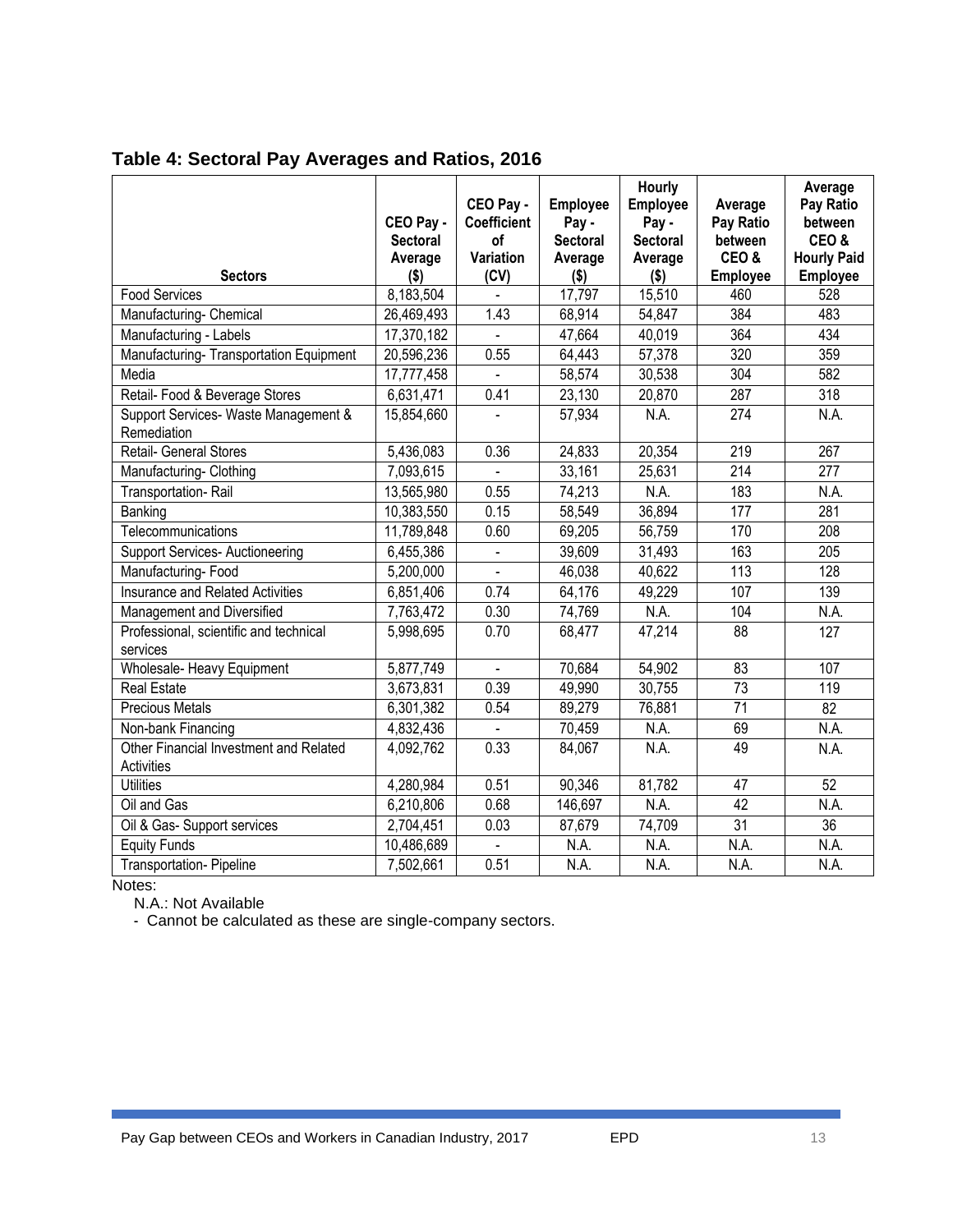#### **Graph 4: Ratio between Annual Average Pays of a CEO (of Top 100 Companies) and other Employees in various Industrial Sectors, 2016**



#### Notes:

1. When there is no red bar, it means data for hourly-paid employees are not available.

2. There were 9 sectors with single company each in this graph – Food Services, Manufacturing-Clothing, Manufacturing- Food, Manufacturing- Labels, Media, Non-bank Financing, Support Services-Auctioneering, Support Services- Waste Management & Remediation, and Wholesale- Heavy Equipment.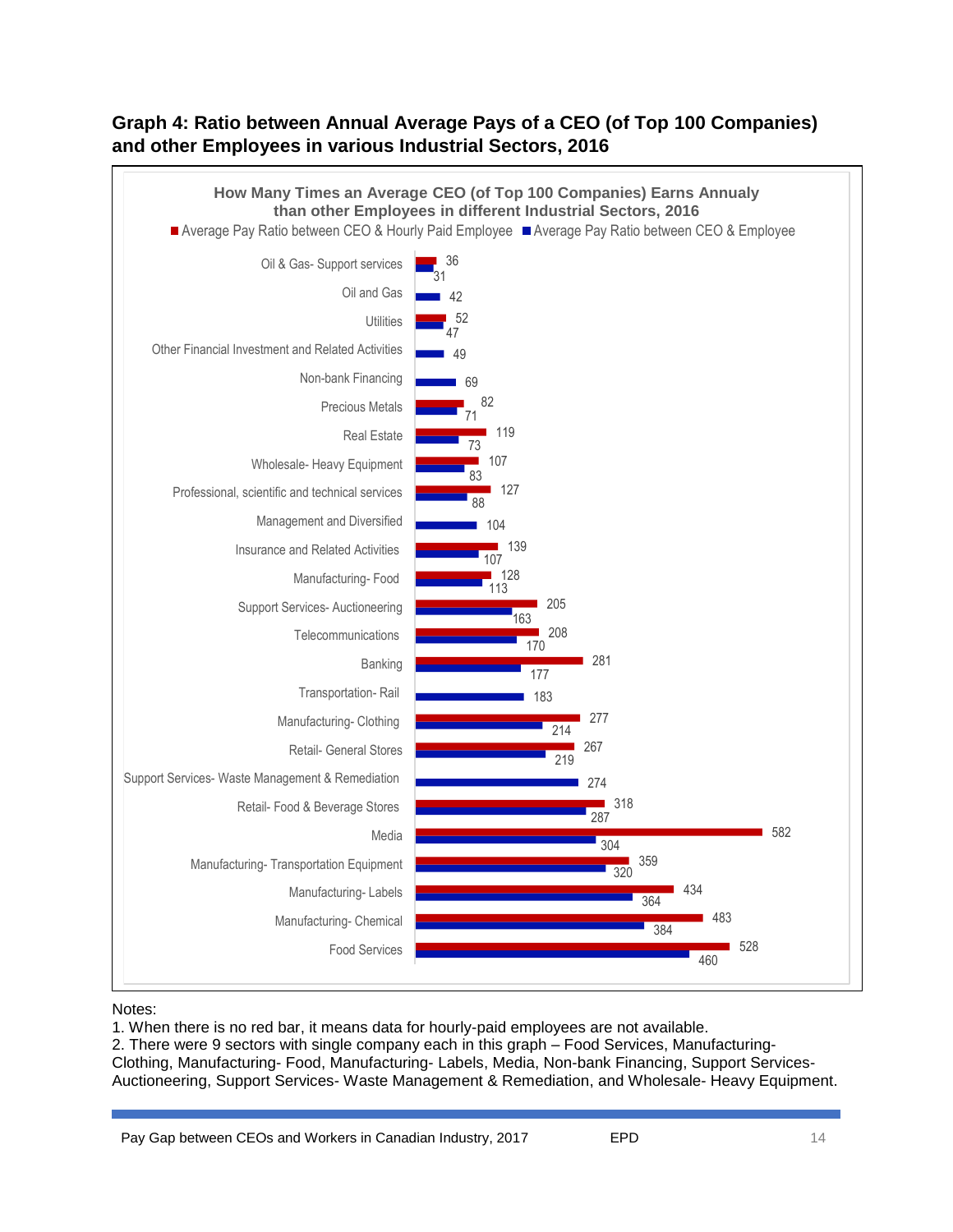## **Methodology**

**Data Sources:** As always, the 2017 pay gap survey relies on two data sources: Globe and Mail list on executive compensation and Statistics Canada resources. The former "Canada's highest-paid CEOs of 2016" **<sup>14</sup>** had a table on the ranking of compensation in fiscal 2016 for CEOs from the 100 largest public companies (by market capitalization) in Canada's benchmark S&P/TSX composite index as of Dec. 31, 2016. CEOs' total compensation figures include salary, bonus, stock awards, option awards, pension value, and all other compensation. Three summary tables**<sup>15</sup>** of the Statistics Canada were used to calculate the pays of workers: industry-wise average weekly earnings for (hourly-& salaried) employees, industry-wise average hourly earnings for hourly employees, and industry-wise average weekly hours for hourly employees. Another source 'North American Industry Classification System (NAICS) Canada 2017 Version 2.0' published by Statistics Canada was used to determine the industry classification**<sup>16</sup>** .

**Process:** For the sectoral CEO and employee pay ratios' computation, companies were arranged into more specific 27 sectors on the basis of their type of activity. This arrangement was done in order to obtain the employees' wages and working hours (at three-digit level industrial classification) corresponding to the sectors for which CEOs' compensation was available. For example, Financial sector was divided into Banking, Non-bank Financing, Equity Funds, Insurance & Related Activities, and Other Financial Investment & Related Activities. After rearranging the industrial sectors, data on employees' wages and working hours were collected so as to get annual pays of the employees. Two types of workers were considered in the survey: all employees who comprised of salaried and hourly employees; and a sub-category of the former, i.e. hourly employees. To calculate employees' annual average earnings, weekly earnings were multiplied by 52 weeks. In case of hourly-paid employees, work hours and hourly earnings were given; therefore, to arrive at annual average earnings, hourly earnings were multiplied by weekly hours and 52 weeks. These annual pays were then used to calculate the respective pay ratios. Two sectors Equity Funds and Transportation- Pipeline were not included in this year's survey because of unavailability of data on the employees' pays.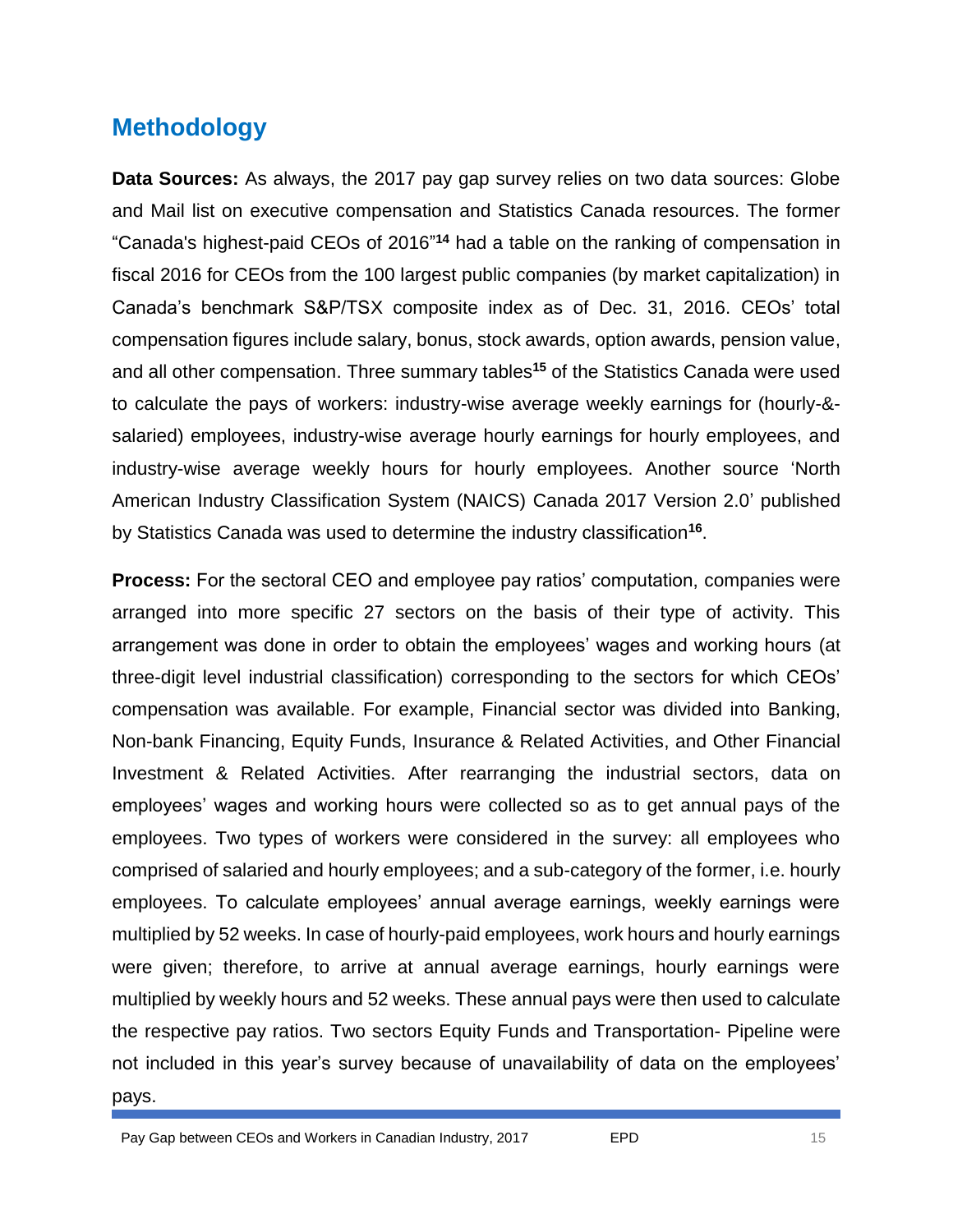## Endnotes and Sources

Lynch, [David J.](https://www.washingtonpost.com/people/david-j-lynch/) "Why Congress is Giving Cash-flush Corporations More Cash". The Washington Post. 30 Nov. 2017. Accessed on 24 Dec. 2017.

<https://www.washingtonpost.com/news/wonk/wp/2017/11/30/why-congress-is-giving-cash-flushcorporations-more-cash/?utm\_term=.18ab2c2f2de7>

Reeves, [Richard V.](https://www.brookings.edu/experts/richard-v-reeves/) "The New Tax Plan is the Worst Christmas Present for the Middle Class". The Brookings Institution*.* 19 Dec. 2017. Accessed on 27 Dec. 2017. [<https://www.brookings.edu/blog/up](https://www.brookings.edu/blog/up-front/2017/12/19/the-new-tax-plan-is-the-worst-christmas-present-for-the-middle-class/)[front/2017/12/19/the-new-tax-plan-is-the-worst-christmas-present-for-the-middle-class/>](https://www.brookings.edu/blog/up-front/2017/12/19/the-new-tax-plan-is-the-worst-christmas-present-for-the-middle-class/)

<sup>2</sup> McFarland, Janet. "Investors Take Aim at Bloated Share Grants to CEOs". The Globe and Mail. 11 June 2017. Accessed on 26 Nov. 2017. <https://www.theglobeandmail.com/report-on-

business/careers/management/executive-compensation/investors-take-aim-at-bloated-share-grants-toceos/article35280719/>

<sup>3</sup> Castaldo, Joe. "The Optics are Terrible, and Jilted Workers are Justifiably Choked. But Letting Executives Flee in a Time of Crisis Can Make Matters Worse". Maclean's Magazine. 14 July 2017. Accessed on 15 July 2017. < http://www.macleans.ca/economy/can-sears-canada-justify-those-uglyretention-bonuses/>

Financial Post Staff. "After Eight Years, Nortel Canada Creditors Finally Get Something". Financial Post. 26 May 2017. Accessed on 25 Dec. 2017. <http://business.financialpost.com/news/after-eight-yearsnortel-canada-creditors-finally-get-something>

Harris, Sophia. "Top Target Canada Managers Get Big Cash Payouts as Stores Close". CBC News. 24 Jan. 2015. Accessed on 15 July 2017. <http://www.cbc.ca/news/business/top-target-canada-managersget-big-cash-payouts-as-stores-close-1.2930064>

---. "Sears Managers to Earn Thousands in Bonuses while Laid-off Workers Get no Severance" CBC News. 14 July 2017. Accessed on 15 July 2017 <http://www.cbc.ca/news/business/sears-laid-offrestructuring-bonus-1.4204178>

SIEKIERSKA, ALICJA. "Sears Canada's Key Workers Get \$9.2M in Retention Bonuses as Thousands Laid Off Without Severance". Financial Post. 14 July 2017. Accessed on 15 July 2017.

<http://business.financialpost.com/news/retail-marketing/sears-canada-gives-key-workers-9-2m-inretention-bonuses-as-thousands-laid-off-without-severance/wcm/736fa9fe-36b2-45cf-a9ac-52146629bb92>

<sup>4</sup> See the EPD Pay Gap Surveys 2010, 2012, 2013 for details.

<sup>5</sup> Food Services, Manufacturing- Clothing, Manufacturing- Food, Manufacturing- Labels, Media, Non-bank Financing, Support Services- Auctioneering, Support Services- Waste Management & Remediation, and Wholesale- Heavy Equipment.

<sup>6</sup> These were: Management and Diversified, Non-bank Financing, Oil and Gas, Other Financial Investment and Related Activities, Support Services- Waste Management & Remediation, and Transportation- Rail.

<sup>7</sup> This comes under 'Mining and Quarrying (except Oil and Gas)' sector at three-digit level.

<sup>8</sup> See the EPD Pay Gap Surveys 2016 and 2015 for details.

<sup>9</sup> Same as footnote 8.

<sup>10</sup> Economic Policy Dialogue. Pay Gap between CEOs and Workers in Canadian Industry, 2016, published in January 2017, pp.10-11.

<sup>11</sup> ibid., p.11.

<sup>1</sup> Drucker, [Jesse](https://www.nytimes.com/by/jesse-drucker) and [Alan Rappeport.](https://www.nytimes.com/by/alan-rappeport) "The Tax Bill's Winners and Losers". The New York Times. 16 Dec. 2017. Accessed on 27 Dec. 2017. [<https://www.nytimes.com/2017/12/16/business/the-winners-and](https://www.nytimes.com/2017/12/16/business/the-winners-and-losers-in-the-tax-bill.html)[losers-in-the-tax-bill.html>](https://www.nytimes.com/2017/12/16/business/the-winners-and-losers-in-the-tax-bill.html)  $\overline{a}$